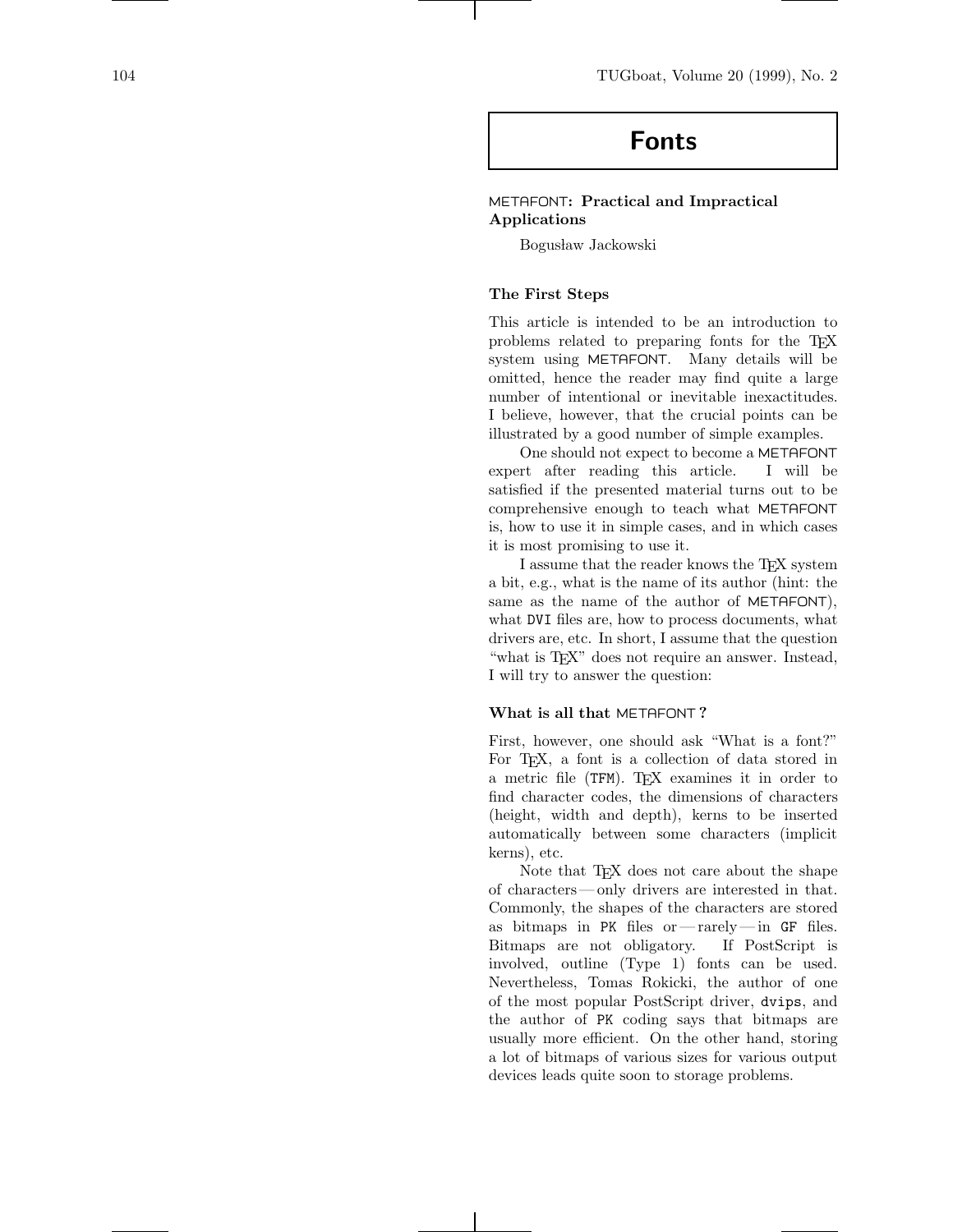A cure is to employ METAFONT for generating the required fonts on the fly. The process of generating the set of bitmaps for a single font of the Computer Modern family on a PC computer with a 486 processor takes a few dozens of seconds. Since the Computer Modern family consists of about ninety fonts, the time needed for the generation of the complete set of fonts is several minutes, which is negligible in comparison with the time needed to prepare a document using TEX.

METAFONT is not merely a program for generating bitmaps. In fact, it is a programming language, resembling AWK, BASIC, C or Pascal. The main difference is that METAFONT is equipped with special tools (data structures and operations) facilitating the description of graphic objects and assembling them into a T<sub>E</sub>X font. I will focus on these two aspects: first, the graphic capabilities of METAFONT, and second, employing METAFONT for generating fonts. This, hopefully, should answer the question posed in the title of this section.

Whenever convenient, the practical aspects of using METAFONT will be briefly considered. Briefly— because it does not make much sense to theorize about practice; moreover, METAFONT is very simple to use and a few minutes with a moderately experienced METAFONT user is usually enough to master running the program.

#### **How to run** METAFONT **?**

The description of a graphic object in the METAFONT lingo consists of a series of statements (instructions) to be interpreted and executed consecutively. METAFONT performs calculations and generates the bitmaps of the processed graphic objects (characters) in the form of a GF file (generic file) and a TFM file (TEX font metric file). Additionally, a LOG file is created which contains the information about the run and messages issued by METAFONT during the run.

The programmers' tradition is that we should start with a dull and trivial example. It is a bad custom not to respect tradition, so let's assume that we have prepared the following program (a percent, as in TEX, begins a comment; a semicolon, as in Pascal, ends a statement):

message "This is a trivial program."; end

Invoking  $METAFONT<sup>1</sup>$  in the following way (please note the name "plain", known from  $T\not\!\!F X$ ):

#### mf386 \&plain foo.mf

will result in producing neither GF nor TFM file; only the LOG file will appear in the current directory. The LOG file reads:

```
This is METAFONT (mf386),
         Version 2.718 [4b]
 (preloaded base=plain 95.11.10)
           13 SEP 1996 13:13
 **\&plain foo.mf
 (foo.mf
 This is a trivial program. )
The message
```
This is a trivial program.

will appear also on the screen.

Now, let us consider a bit more realistic program named, say, REC.MF:

```
beginchar(48, % ASCII code of character
         2cm#, % width of character
         1cm#, % height of character
         0cm# % depth of character
        );
```
fill unitsquare xscaled 2cm yscaled 1cm; endchar;

A moderate knowledge of a programming language (or even plain English) and a moment of thought is sufficient to find out what character will be generated: obviously, a rectangle of dimensions  $2 \text{ cm} \times 1 \text{ cm}$ . The meaning of the statements used in the above program will be explained later.

This time METAFONT should be invoked differently, since now the resolution of the output device, for which the bitmap is meant, is essential. In the following example

mf386 \&plain \mode=hplaser; input rec.mf the formula mode=hplaser is responsible for setting the resolution.<sup>2</sup> More precisely, the variable, mode, receives the value of the symbol hplaser which is set to an appropriate value during the process of generating the base (plain); the value of mode is used by the macro mode\_setup, which tells METAFONT that a bitmap for a Hewlett-Packard

<sup>&</sup>lt;sup>1</sup> Throughout the booklet, Eberhard Mattes's implementation of METAFONT for MS DOS, mf386, is referred to in examples.

<sup>&</sup>lt;sup>2</sup> The backslash  $\setminus$  preceding the formula causes METAFONT to change the mode of the interpretation of command-line parameters: starting at the backslash, METAFONT expects to encounter statements written in its own lingo.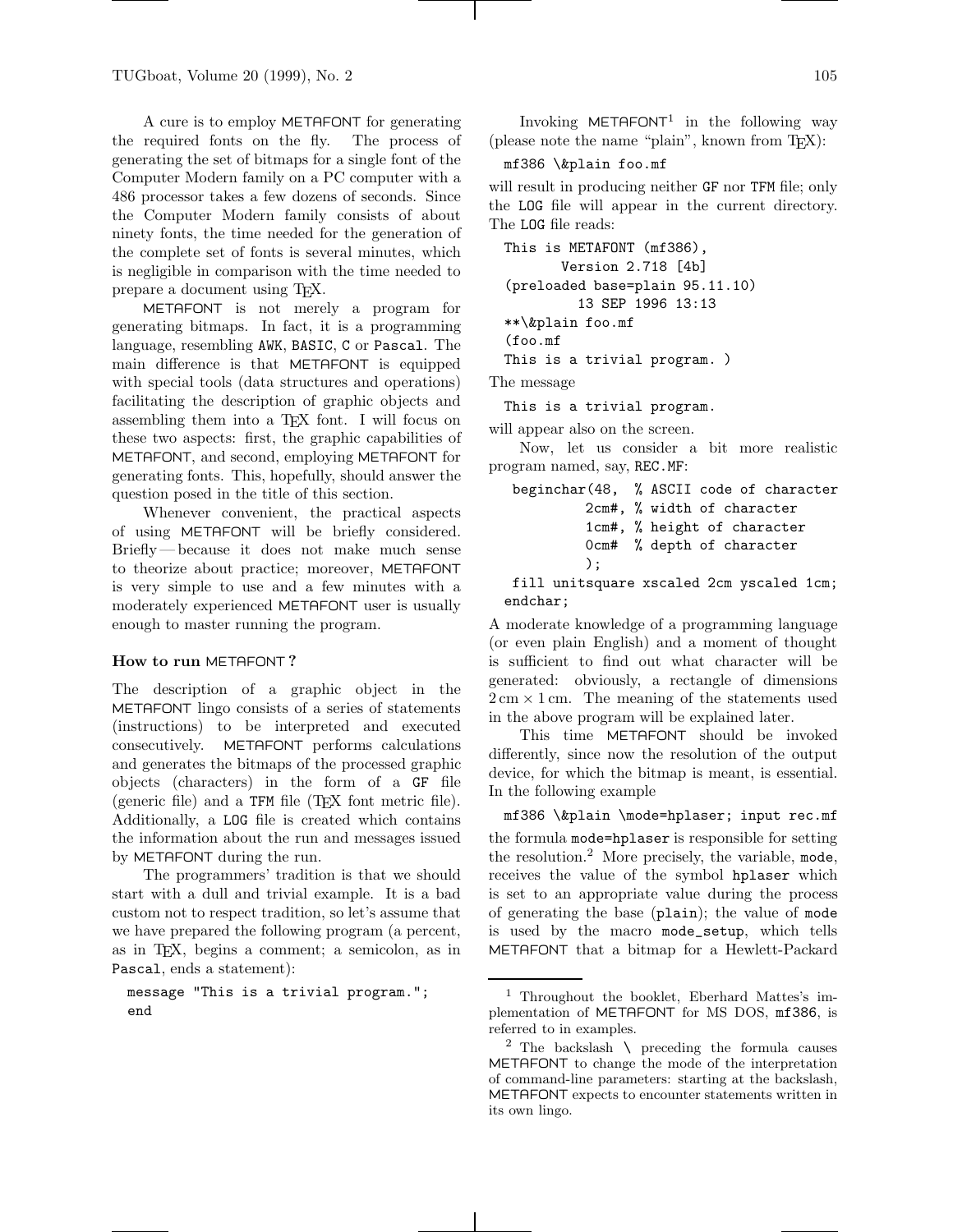laser printer of resolution  $300 \times 300$  pixels per inch is to be generated.

Three files will be created this time: REC.300GF, REC.TFM, and REC.LOG. REC.300GF (PC DOS abbreviates its name to REC.300) contains the description of the bitmap; REC.TFM contains information that the font consists of one character of code ASCII 48 and that the dimensions of the character are  $2 \text{ cm} \times 1 \text{ cm}$ ; and REC.LOG contains text which is a little more elaborate than the previous example:

```
This is METAFONT (mf386),
     Version 2.718 [4b]
(preloaded base=plain 95.11.10)
         13 SEP 1996 13:13
**\&plain \mode=hplaser; input rec.mf
(rec.mf [48] )
Font metrics written on rec.tfm.
Output written on rec.300gf
(1 character, 520 bytes).
```
If the TEX installation at our site is equipped with drivers which can read GF files, the character generated a moment ago can now be printed. In order to do this, one should place the file REC.TFM in a directory searched by TEX, and, moreover, the file REC.300GF in a directory searched by the driver. The respective T<sub>EX</sub> program might look as follows:

#### \font\f rec\f0\end

If the installed TEX drivers do not accept GF files, they are bound to accept PK files, hence it suffices to convert the file REC.300GF to REC.PK. This can be done with the help of the program GFTOPK, belonging to the standard T<sub>F</sub>X distribution:

#### gftopk rec.300 c:\pxl\300\rec.pk

 $(c:\px1\300\$  is a hypothetical name of the directory, where the PK files of resolution  $300 \times 300$ pixels per inch are to be collected.) The conversion  $GF \rightarrow PK$  is always advantageous, as the PK files are more efficiently compressed.

It should be stressed that the presented method of generating the font REC is fairly universal. In particular, the fonts of the Computer Modern family can be generated using exactly the same scheme. The somewhat troublesome operation of copying the resulting files to appropriate directories need not be performed manually. In Eberhard Mattes's package, emTeX, one can find the program named MFJOB which neatly performs this part of job. In fact, MFJOB is devised to control the overall process of font production.

#### METAFONT **as a Programming Language**

Now that we are warmed up, let's look at some elements of the METAFONT lingo. Hopefully, the chosen subset is representative— I believe that the presented fragment will enable the reader to imagine the omitted part of the language. I apologize in advance for a virtual vagueness I am unable to avoid.

#### **Variables**

The notion of a METAFONT variable is somewhat peculiar. For the purpose of this article, however, it is enough to know that variables can be used in much the same way as in Pascal or C, except that the set of admissible characters is broader: besides letters (capital and small letters are distinguished) and digits, the name of a variable can contain such characters as a hash, an apostrophe, an exclamation mark, a question mark, a dollar sign, a tilde, etc.

The declaration of variables is not obligatory. Using an undeclared variable makes METAFONT interpret it as a variable of the numeric type (see the section "Numbers"). All variables are assigned initially a value "undefined", which is not the same as "not defined". This feature distinguishes METAFONT from other computer languages which either do not initialise variables by default (C, Pascal) or assign them a null value (AWK). It can be assumed that every programmer hunted fiercely at least once for a variable which was not assigned an initial value —it is really a tremendous task. From this point of view, METAFONT is safe, since a programmer can check from within a program (see the section "Logical values") whether a variable is initialised or not. As we shall see soon, it is not the only advantage of having this seemingly exotic possibility.

#### **Units**

Now, the time is ripe to explain a strange dualism of the units occurring in the program REC.MF: both cm# and cm appear. At a glance one may consider it to be a bug, but it is not a bug. On the contrary, the dualism is an important feature of METAFONT programs, and in order to understand them one should be aware of the source and the consequences of the dualism.

Well, the units followed immediately by a # denote quantities independent of resolution, so-called *sharp* units. In fact, they are variables which are assigned values in the plain format:  $pt#=1$ ,  $cm#=28.45276$ ,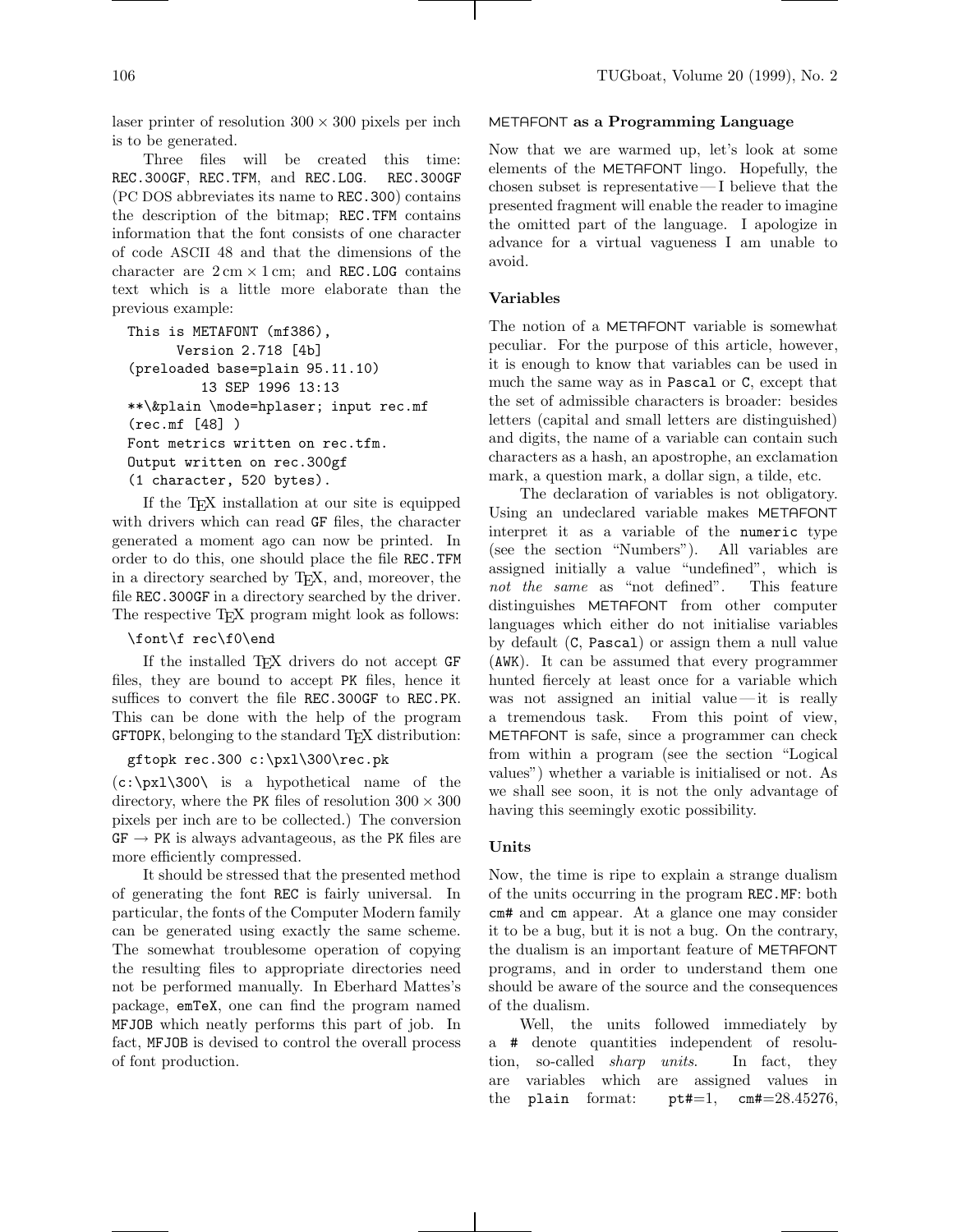$mm\texttt{\#=2.84528, d}$  dd $\texttt{\#=1.07001, bp}\texttt{\#=1.00375, pc}\texttt{\#=12,}$ cc#=12.84010, and in#=72.27. The user is expected not to change them. Their change— METAFONT does not prevent this — may likely cause havoc.

Observe that the unit values are expressed in points, hence a more appropriate name would be point units. In agreement with tradition, however, I will let the name sharp units stand.

All *sharp* units have their "hashless" counterparts, pixel units: pt, cm, mm, dd, bp, pc, cc, and in. Similar to the sharp units, they are numeric variables. They express the number of pixels falling into the interval of a respective length. In our example (recall that the resolution was set to  $300 \times 300$  pixels per inch) the values of the pixel units are: pt=4.1511, cm=118.11055, mm=11.81102, dd=4.4417, bp=4.16667, pc=49.81314, cc=53.30035, and in=300. They are computed when executing mode\_setup.

The metric files, i.e., the TFM files, contain sharp values, whereas pixel units should be used for drawing curves and filling areas. This simple trick facilitates the construction of METAFONT programs (provided some discipline is obeyed), since the programs become, in fact, resolution-independent. The following program:

```
1. mode_setup;
2. beginchar(48, 56.90552, 28.45276, 0);
3. fill unitsquare
4. xscaled 236.2211 yscaled 118.11055;
5. endchar;
6. end
```
is, in principle, equivalent to the program REC.MF, but it has at least two drawbacks: first, it is significantly less intelligible; secondly, if a change of resolution is required, the fourth line of the program should be changed which would necessitate computing the respective values manually—who wants to do that?

#### **Assigning values to variables**

A METAFONT variable can be assigned a value in one of two ways: either by the use of an assignment symbol  $:=(as \in Pascal)$ , or by the use of an equality symbol, e.g., 2+x=3\*y. One can easily see that the two ways are not equivalent, as the statement 2+x:=3\*y appearing in a Pascal program would yield a translation error.

The former assignment method is common to all programming languages (only the assignment symbol may vary from language to language), and therefore it does not require thorough explanation. On the other hand, the latter method is so important, especially in the context of numerical calculations, that we shall dwell a bit longer on this subject.

In many cases, it is more natural and convenient to describe a graphic object, or a part of it, in terms of certain relationships rather than in terms of specific values, resulting from these relationships. If the relationships lead to an algebraic system of linear equations, METAFONT is well-suited to deal with such tasks— there is no necessity of solving the system by hand. The problem of finding an intersection point of two straight lines may serve as a characteristic example of such a task. The solution involves both METAFONT-specific equations as well as expressions with undefined values, as we shall see in the section "Vectors".

#### **Data Types and the Relevant Operations**

**Logical (also called Boolean) values.** META-FONT, like most programming languages, provides two logical constants: true and false. The logical expressions can be formed with relational symbols  $(<, =, >, etc.),$  logical operators (and, or, not, etc.) and braces, e.g., (1<0) or (true<false). The logical expressions appear primarily in conditional and loop statements (see sections "Conditional statements" and "Iterative statements").

A logical variable can be declared using the instruction boolean; e.g., boolean a,b,c means that the names a, b, and c represent the logical variables from this point.

As has already been mentioned, METAFONT can check whether a given expression has a definite value. For this purpose the operators known and unknown can be used syntactically preceding the expression. The value of the expression known b immediately after the declaration of b is, obviously, false. (What is the value of the expression known (known x)?)

Furthermore, METAFONT provides for checking the type of an expression. In particular, the expression should be preceded with the operator boolean in order to check whether a given expression is of the logical type, e.g., boolean(true and false). In general, the same operator can be used both for declaring a variable and for checking the type of an expression.

**Strings.** A sequence of characters not exceeding a single line, surrounded by a pair of double quotes denotes a string (text), e.g., "this is a string aka text". Strings are mainly used for communication between the program and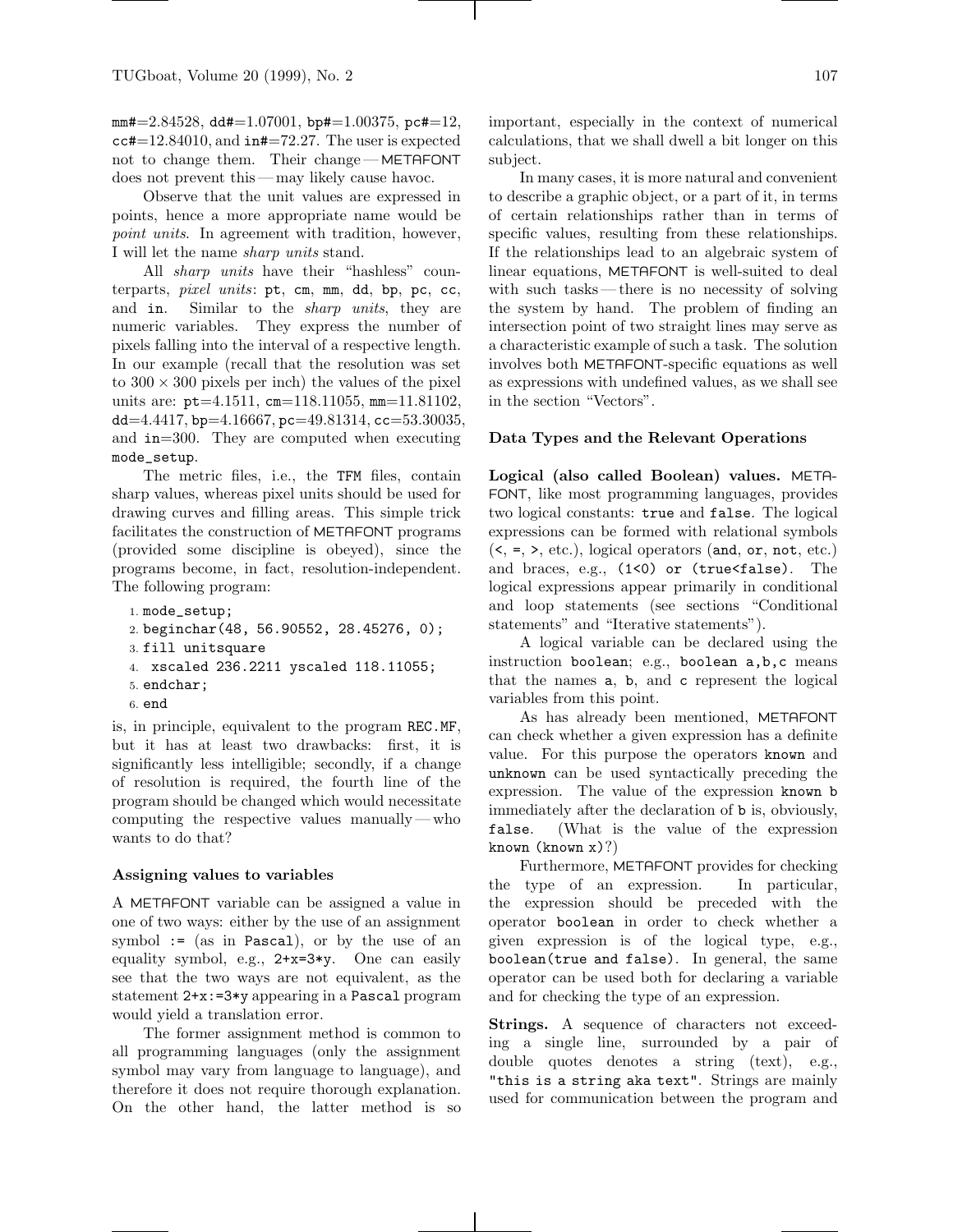the surrounding world— we have already seen one example. Another place where one-character strings may appear is the statement ligtable (see section "Statement ligtable").

Obviously, the instruction string is meant for declaring string variables.

**Numbers.** METAFONT, unlike typical programming languages, does not distinguish between integer and real (floating point) numbers. All variables that can take numeric values are uniformly declared by the instruction numeric. The fraction part of a number is always separated by a period (recall that in TEX both a period and a comma are admissible), and the integer part of a real number can be omitted, e.g.: 1234, .61804, 3.14159, etc.

METAFONT accepts typical expressions like 1+x, abs(x),  $x*y/2$ ,  $x$ -round(x), etc. Even more, it allows for omitting a times operator between a number and an expression, e.g., instead of  $2*(x+3*y)$  one can use a shorter form  $2(x+3y)$ , which is very convenient in practice.

Rational fractions are treated as numbers, i.e., the expression 1/2x will be interpreted by METAFONT as  $\frac{1}{2}x$ , not as  $\frac{1}{2x}$ .

METAFONT offers a set of geometry-oriented algebraic operations. Among others, Pythagorean addition and subtraction,  $\sqrt{x^2 + y^2}$  and  $\sqrt{x^2 - y^2}$ , are available. These operations, very useful in the process of creating graphic objects, are denoted by ++ and +-+, respectively. They represent binary (infix) operators, i.e., one uses them in expressions like  $x$ ++ $y$  or  $x$ +-+ $y$ .

Yet another METAFONT-specific operation is mediation between points ("of-the-way" function), especially useful in the context of expressing relations between points on a plane. Instead of saying  $(1-t)*x+ty$ , one can simply say  $t[x,y]$ , where **t** can be an arbitrary expression. In particular, t can be a variable.

With this notation, METAFONT differs from AWK or Pascal. Typically, x[2,5] denotes a variable with two indices,  $x_{2,5}$  in mathematical notation. For METAFONT, it is a linear expression yielding 2 for  $x=0$  and 5 for  $x=1$ ; in other words, the formula x[2,5] is equivalent to 3x+2. The variable with two subscripts should be represented in METAFONT as  $x[2][5]$ , which is also a convention accepted by Pascal. There is virtually no limit for the number of indices in METAFONT.

A somewhat peculiar numeric quantity, whatever, is predefined in plain. Formally, it is a parameterless function yielding a numeric undefined value. The question arises: what is such a fancy constant for? The answer will soon emerge...

**Vectors.** As a program designed to operate on a plane, METAFONT is equipped with pairs of numbers that can be interpreted as points or vectors of a Cartesian plane. The notation is intuitive and simple: given two numeric values (expressions) x and y, the formula  $(x, y)$  represents the expression of type "pair". The instruction pair can be used for declaring pair variables and for checking the type of expressions.

There are two functions, specific for this data type, taking a pair expression as an argument and returning a numeric value, namely, xpart and ypart. Their meaning is obvious:  $xpart((x,y)) = x$ ,  $ypart((x,y)) = y$ .

Five useful vectors are predefined in plain: origin =  $(0, 0)$ , right =  $(1, 0)$ , left =  $(-1, 0)$ ,  $up = (0, 1)$ , and  $down = (0, -1)$ .

Pairs of the form  $(x\langle anything\rangle, y\langle anything\rangle),$ where  $\langle anything \rangle$  denotes a valid ending part of a name (suffix), can be abbreviated to  $z\langle\frac{\textit{anything}}{\textit{aug}}\rangle$ ; e.g., one can write z123 or z' instead of writing  $(x123, y123)$  or  $(x', y')$ , respectively. In particular, formulas  $(x,y)$  and z are equivalent, provided x and y are numeric variables, which is usually the case, unless a mad user defines them otherwise. It should be noted that it is not a built-in convention— the notation is due to a smart definition of the symbol z.

The operation of mediation, described in the section "Numbers", can also be applied to vectors. In this case—the interpretation is self-suggesting t[z1,z2] denotes a point, belonging to the segment with endpoints  $z1$  and  $z2$ , such that the segment is divided by this point in the proportion  $t:(1-t)$ . For example, 1/2[z1,z2] denotes the midpoint of the segment,  $0[z1,z2]$  denotes the point  $z1$ , 1[z1,z2] denotes the point z2.

A truly useful paradigm of METAFONT programming can now be demonstrated: given points z1, z2, z3, and z4 such that the line determined by z1, z2 and the line determined by z3, z4 are not parallel, find the point where the two lines cross. The natural METAFONT solution is elegant, although perhaps somewhat surprising:

#### z5=whatever[z1,z2]=whatever[z3,z4]

Indeed, it is the demanded solution, since according to what has already been said whatever  $[z1,z2]$  denotes a certain point belonging to the line drawn through the points z1 and z2; similarly, whatever  $[z3,z4]$  denotes a certain point belonging to the line drawn through the points the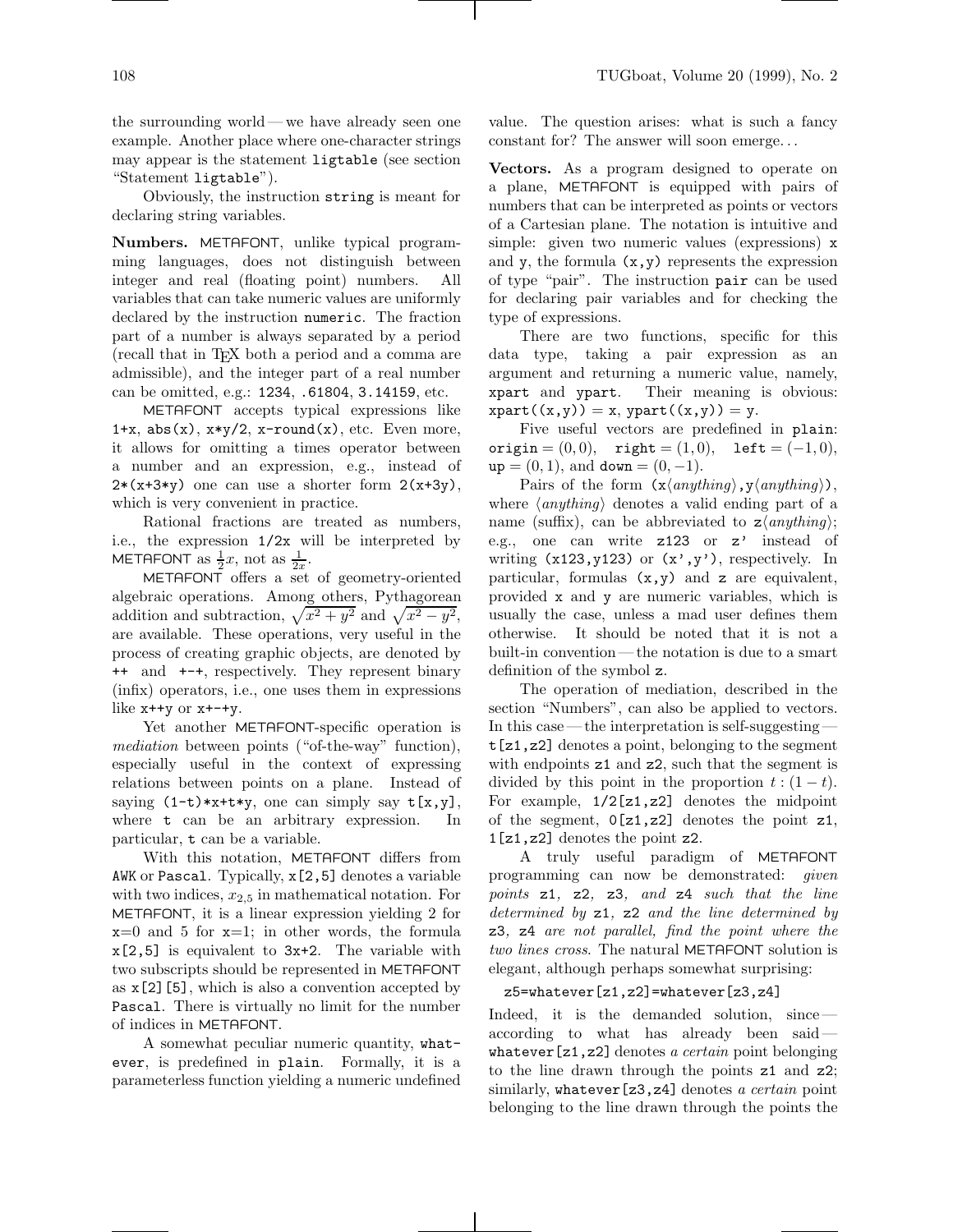z3 and z4. Therefore, the point z5 belongs to both lines.

Actually, the foregoing formula is interpreted by METAFONT as a system of linear equations which, under the stated assumptions, has a unique solution, z5.

**Affine transformations.** Besides the pairs of numbers, METAFONT provides also 6-tuples, representing affine (linear) transformations of a plane. Affine transformations convert squares into parallelograms:



A METAFONT user need not be initiated into the mysteries of mathematics in order to use transformations efficiently. Operations with selfexplanatory names, such as shifted, rotated, slanted, xscaled, yscaled, and similar names, suffice in most cases.

The following objects can be subject to affine transformations: vectors, paths, pens (see below) and, of course, transformations.

For example, if a path p is to be translated horizontally by  $2 \text{ cm}$ , the following construction can be used:

p shifted (2cm,0)

Similarly,

z0 rotated 55

denotes the counter-clockwise rotatation of the vector z0 by 55 degrees (a positive angle denotes a counter-clockwise rotation);

#### p xscaled 2 yscaled 2

denotes the magnification of the path p by factor 2 (in this case, a simpler form can be applied: p scaled 2);

#### p reflectedabout (z1,z2)

denotes the mirror symmetric image of the path p about the line drawn through the points z1 and z2; and so on.

The user can declare transform variables using the instruction transform. In order to use such a variable, the following construction can be used:  $\langle object \rangle$  transformed  $\langle transformation \rangle$ , e.g., z0 transformed A, where A is a variable of type transform.

METAFONT also provides access to all numeric components of a transformation, namely, there are six functions xxpart, xypart, yxpart, yypart, xpart, and ypart which for a given transformation yields the respective components. A less experienced user need not bother about transform variables and their components— they appear comparatively seldom in applications.

Pens. We now know almost enough to draw a simple picture, except for one METAFONT tool pens. Let's pass immediately to an example without going into theoretical details:

- 1. pickup pencircle scaled 1cm;
- 2. draw (0,0);
- 3. pickup pensquare scaled 1cm rotated 45; 4. draw (2cm,0);

Typical parts of a METAFONT program, such as mode\_setup, beginchar, etc., have been omitted, as they are unimportant here.

The first line contains the instruction pickup pencircle which tells METAFONT use a circular pen, 1cm in diameter; the second line tells METAFONT to use the currently chosen pen to draw a "dot" in the origin of the coordinate system. Similarly, the final two lines instruct METAFONT to put a "square dot" at the point  $(2 \text{ cm}, 0)$ . The resulting figure is admittedly trivial, nonetheless, it is a good starting point:



**Paths.** It is nearly impossible to imagine a graphic system without objects corresponding to planar curves. Obviously, METAFONT provides objects of this kind, called paths. They are declared using the instruction path. Each path consists of segments being third-order arcs, known as Bézier curves. Such a segment is determined uniquely by four points  $z_0$ ,  $z'_0$ ,  $z'_1$ , and  $z_1$  ( $z'_0$  and  $z'_1$  are called *control points*); for  $t \in (0, 1)$  the intermediate points of a Bézier curve are given by the following formula:

$$
z_0(1-t)^3 + 3z'_0 t(1-t)^2 + 3z'_1 t^2(1-t) + z_1 t^3
$$

As in the case of affine transformations, a budding METAFONT user can ignore all intricate subtleties of mathematics connected with Bézier curves. It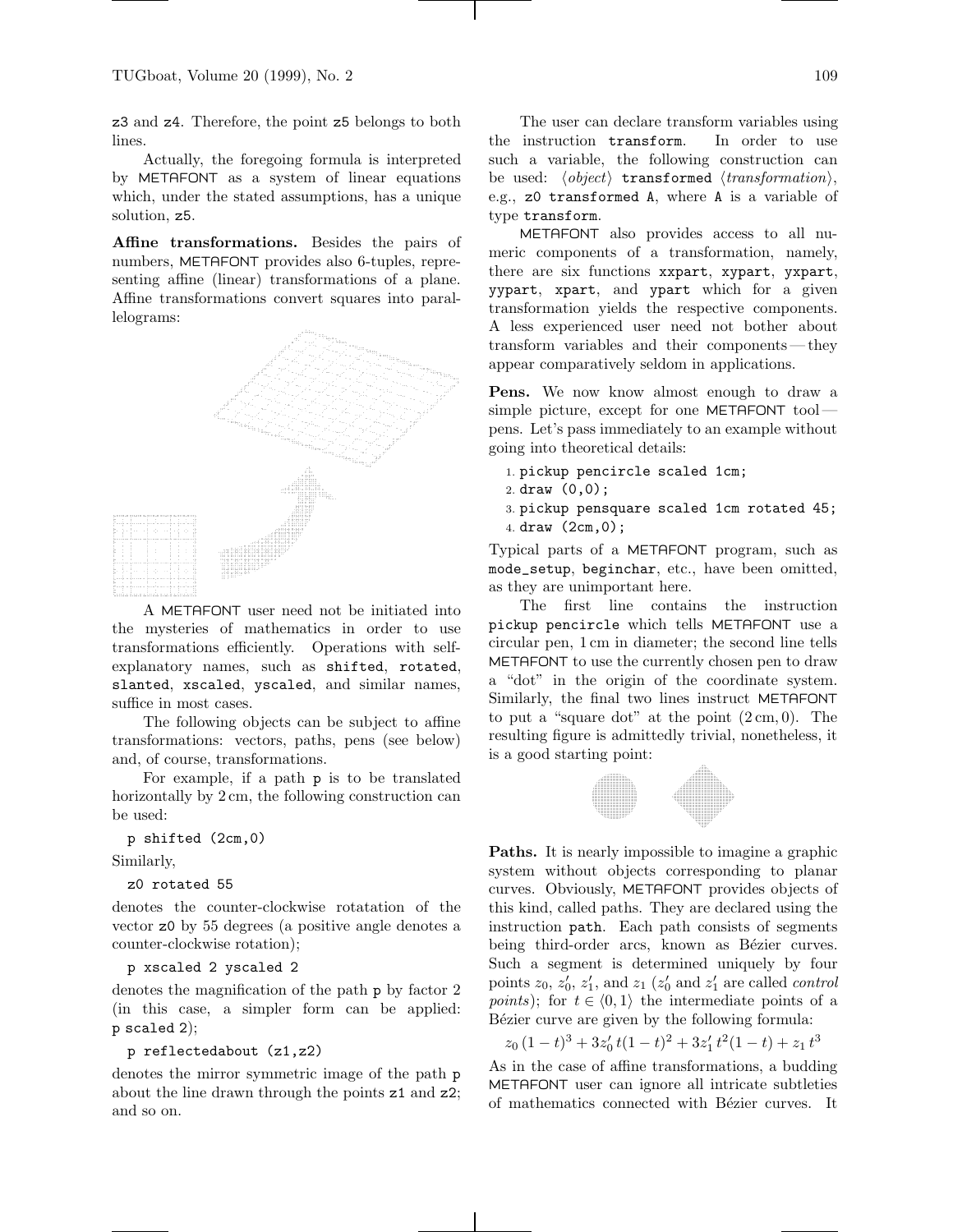is the simplicity of the foregoing formula that is important here. Worth mentioning is also the parametrization of Bézier curves (the parameter  $t$ is sometime referred to as "time"): as  $t$  increases from 0 to 1, the formula yields coordinates, in order, of all points belonging to the curve. For  $t = 0$  and  $t = 1$ , the formula returns the coordinates of the edges,  $z_0$  and  $z_1$ , respectively. Some of METAFONT path operations, e.g., the operation subpath, refer to the parameter  $t$  (see below).

One of the most striking capabilities of METAFONT is its skill at interpolating.<sup>3</sup> The excellent and efficient interpolation mechanism is undoubtedly one of the best features of METAFONT. To see how it works, let's assume that a curve is to be drawn through the points  $z0 = (0, 0)$ ,  $z1 = (0, 2 \text{ cm}), z2 = (2 \text{ cm}, 1 \text{ cm}), z3 = (4 \text{ cm}, 2 \text{ cm}),$ and  $z = (4 \text{ cm}, 0)$ . If no additional constraints are imposed, such a task can be expressed in METAFONT as follows:

draw z0..z1..z2..z3..z4

The operation "horizontal colon" causes METAFONT to employ its interpolation methods, trying to join Bézier arcs as smoothly as possible. The result you can see in the following figure (the grid was added in order to facilitate the readings of the coordinates of nodes).



According to my experience, I would suggest that the designers of commercial graphic systems consult the source code of METAFONT in order to improve the interpolation involved in their systems.

The process of interpolation can be controlled by imposing constraints. One such constraint is to force the direction at a given node. To do this, an appropriate vector should be added in curly braces at chosen nodes in a path formula, e.g.:

# draw z0{right}..z1..z2..z3..{right}z4

(recall that **right** denotes the vector  $(1,0)$ ). The local change of constraints causes seemingly the global change of the shape of the curve:



In fact, the disturbance is nearly local. More precisely, it vanishes exponentially when going away from the point of change. If the curve consisted of a greater numbers of nodes, the effects of the disturbance would be imperceptible only a few nodes away from its source.

Besides the "horizontal colon", there are also other path operations. Frequently, the "double-dash" operator, representing a straight-line connection, is used. For example, the formula

draw z0{right}..z1--z2--z3..{right}z4

results in



The "double-dash" operator causes the neighbouring segments to be calculated independently as if they were disconnected. The control points of straight-line segments defined in such a way fulfill the relation  $z'_0 = \frac{1}{3}[z_0, z_1], z'_1 = \frac{2}{3}[z_0, z_1];$  in other words, the control points and the endpoints are equidistant.

If a smooth connection of straight lines and arcs is required, the "triple-dash" operator can be used:

draw z0{right}..z1---z2---z3..{right}z4 which yields the following change of the curve:

<sup>3</sup> METAFONT's interpolation machinery was worked out by John D. Hobby and was published in his thesis at Stanford University. His idea was to keep the overall curvature of the resulting curve constant, if possible. It turns out that the human eye is extremely sensitive to the changes of curvature, hence the human inclination to perceive curves with smoothly changing curvatures as aestethically pleasing.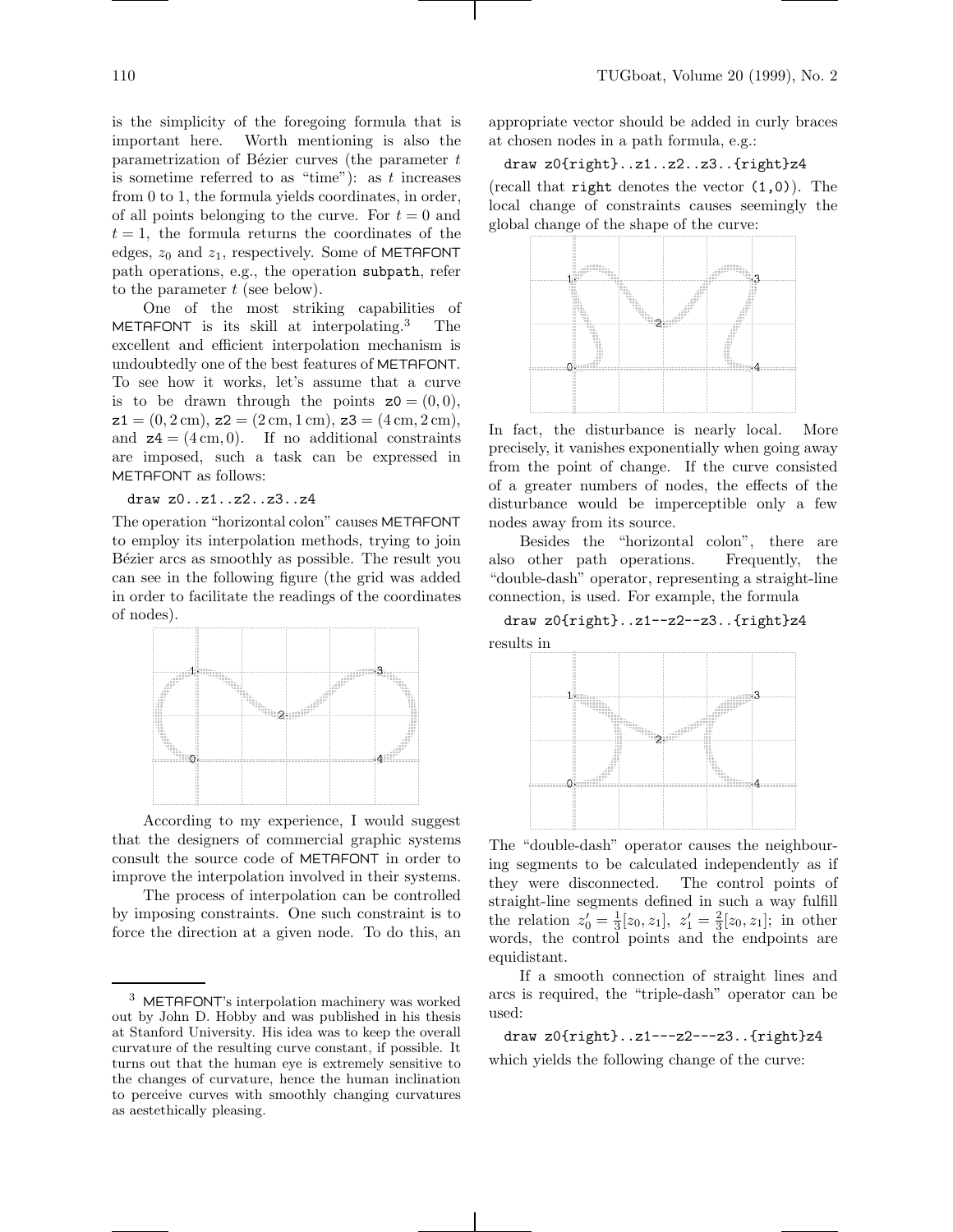

This method, however, has one drawback. Namely, the control points of segments marked by the triple dash almost coincide with the edges of the segments. METAFONT does not see anything particular in such a singularity. If, however, exporting to other systems is intended, the usage of the triple dash should be discouraged, unless the user is aware of what is being done. A safer method is to supply the direction at the nodes explicitly and to apply the double dash; in such a case the respective path formula would take the form:

# z0{right}..{z2-z1}z1--z2--z3{z3-z2}.. {right}z4

The Bézier straight-line segments are "tidy" and the shape of the curve stays almost intact. (Check it.)



The paths considered so far did not form a closed contour. In order to convert an open curve into a closed contour, the path should be ended by the operation cycle. Closed contours are important as they can not only be drawn but also can be darkened with the operator fill:



The resulting figure is displayed below:



**More about paths.** A reverse operation to joining segments is, in a sense, an operation that pulls a fragment out of a path. This can be accomplished in METAFONT by the use of the operator subpath. The previously mentioned notion of the parametrization of Bézier curves is crucial here. The notion was formulated for single segments. Its generalization for multisegment paths is straightforward: nodes are numbered from 0 upwards. As the parameter  $t$  takes on (real) values from  $i - 1$  through i, the corresponding point traverses the path from the node  $i - 1$  to the node *i*. Assume that two numbers,  $u$  and  $v$ , are given; the fragment of a path  $p$  corresponding to the interval  $(u, v)$  can be expressed in METAFONT lingo as

subpath (u,v) of p

Referring to our previous example, the statement

draw subpath (.5,3.5) of (z0..z1..z2..z3..z4)

results in



The operation subpath always produces non-cyclic paths, even if the operand forms a closed contour.

Although the path operations we have seen so far suffice for most applications, there exists a general path construction, enabling a fastidious user to shape curves arbitrarily:

$$
draw z0 \ldots controls z0' and z1' \ldots z1
$$

The construction  $z0$ .. controls  $z0'$  and  $z1'$ ..  $z1$ corresponds precisely to the formula given at the beginning of the section "Paths". For example, the figure  $\int_1$ ,

Ò

 $0$ .

 $\mathbf i$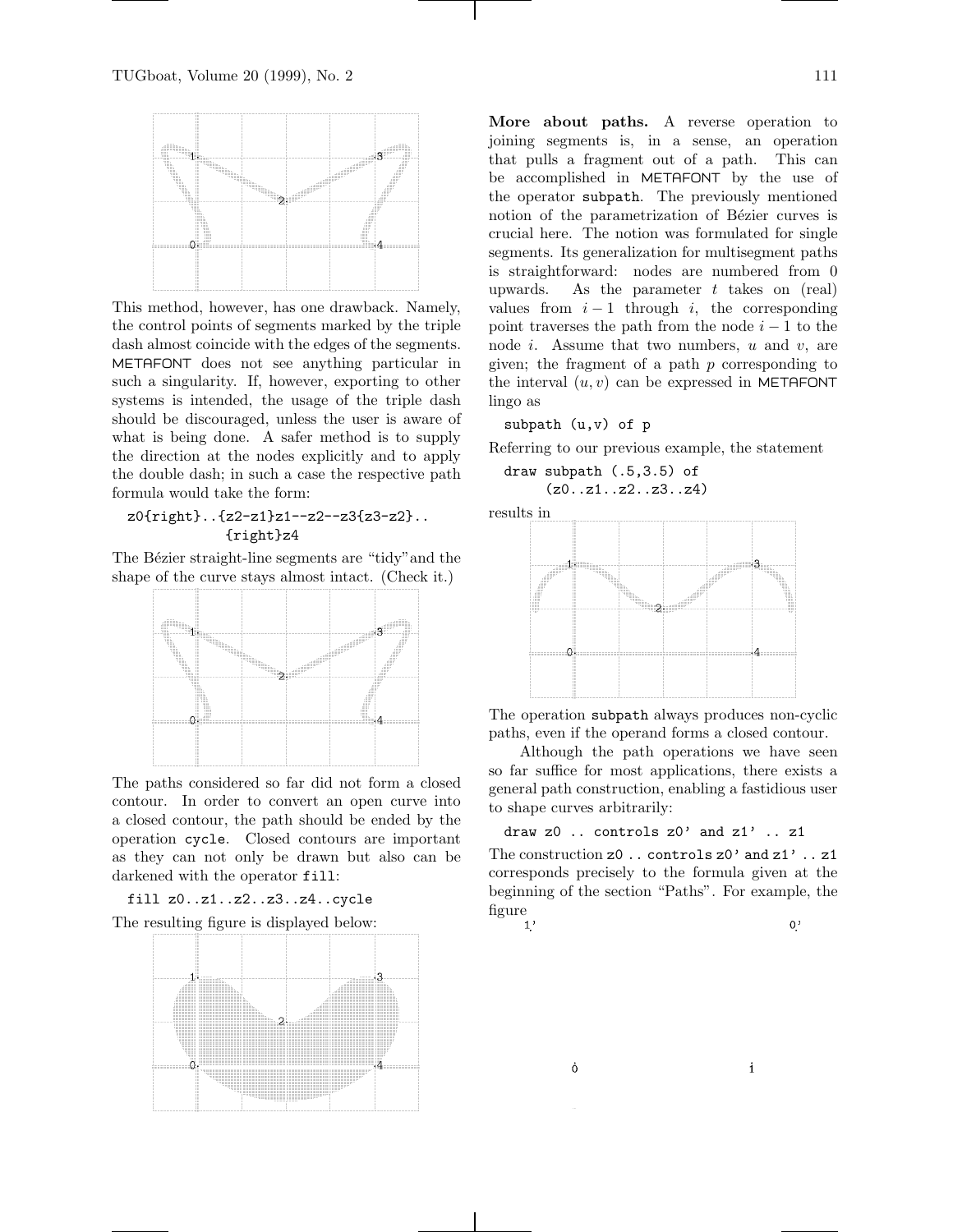can be generated by the following short program

```
z0=(0,0);
z0' = (5cm,3cm);z1' = (-1cm, 3cm);
z1=(1cm,3cm);draw z0 .. controls z0' and z1' .. z1
```
A few handy paths have been predefined in the plain format. Two of them are particularly useful: unitsquare, i.e., a square of the side length equal to 1 and the lower left corner coinciding with the origin of the coordinate system (cf. example REC.MF) and fullcircle, i.e., a circle whose diameter is equal to 1 and whose centre lies at the origin of the coordinate system. Both are, obviously, cyclic paths.

**Supplementary path operations.** Furthermore, there are a few path operations characterizing a point on a path. Two of them, point and direction, are most frequently used. The operation point yields coordinates of the point of a curve corresponding to the value of a given parameter t. The operation direction returns a vector parallel to the direction of the path at a point corresponding to a given time t. A sample code illustrating the usage of these operations is given below:

```
z0=point t of p;
z1 = z0+1mm*(unitvector(direction t of p)
        rotated 90);
z2=z0+1mm*(unitvector(direction t of p)
           rotated -90);
```
Point z0 lies, obviously, on the path p; pont z1 lies 1mm to the left (with respect to the path direction) of point z0; and point z2 lies 1 mm to the right of point z0.

There is also a dual operation to direction, namely, the operation directiontime. It returns a real number t such that for a given vector d and a given path  $p$  the equality direction  $t$  of  $p = d$ holds. For example, the value of the expression

```
directiontime up of ((0,0){right}..
                      \{left(0,1)\right)
```
is 0.5, which could easily be guessed.

We have already dealt with the problem of finding a common point of two straight lines. METAFONT is prepared for performing a more general task. Namely, there exists an operation intersectiontimes which finds a crossing point for two arbitrary paths. Assume that two paths, p1 and p2, are given. The equation

 $(t1,t2) = p1$  intersectiontimes p2

defines two numbers, t1 and t2 such that

point t1 of p1  $\approx$  point t2 of p2

(the approximate equality is unavoidable due to rounding errors).

If paths do not touch each other, the result of the operation intersectiontimes is  $(-1,-1)$ ; if there are several points where they touch each other, the operation yields the first feasible point.

**Arrays.** Variables of all types can be declared as indexed arrays. In order to do this, the name declared should be followed by one or more pairs of square brackets, e.g.,

```
transform T[][]; pair d[];
```
Now, you can say  $T[i+j][k]$  (provided i, j and  $k$  are numeric),  $d[0]$ , or even  $d[1.5]$ , as METAFONT allows for indexing with real numbers (they are not rounded), etc. If the index expression is a number only, the square brackets can be omitted, i.e., d[0] is equivalent to d0, T[1][2] is equivalent to T1 2,  $z[0]'$  is equivalent to  $z0'$ , and so on. This convention is METAFONT-specific.

Numeric arrays need not be declared. The first occurrence of a variable, say, q0 causes an implicit declaration numeric q[].

At last, the description of data types and the related operations has come to an end. We are a few paces from sensible applications. One important subject, however, has not been treated yet— statements.

#### **Statements**

We have already seen a lot of statements, e.g., message, fill, draw, beginchar, endchar, mode\_setup, to mention some of them. The program can be built out of such primary statements in three ways: (1) statements can be executed sequentially, one after the other —to mark this a semicolon is used; (2) one among several statements can be performed, provided a certain condition holds —these are conditional statements, or conditions; (3) a given statement can be repeated as long as a certain condition holds —these are iterative statements, or loops.

First, some primary statements will be described, followed by conditional and iterative statements, and then we will deal with a more elaborate example.

**The statements** beginchar **and** endchar**.** Both statements have already appeared (see example REC.MF). Needless to say, statements of this kind should be present in any language devised for rendering fonts. The details of their behaviour are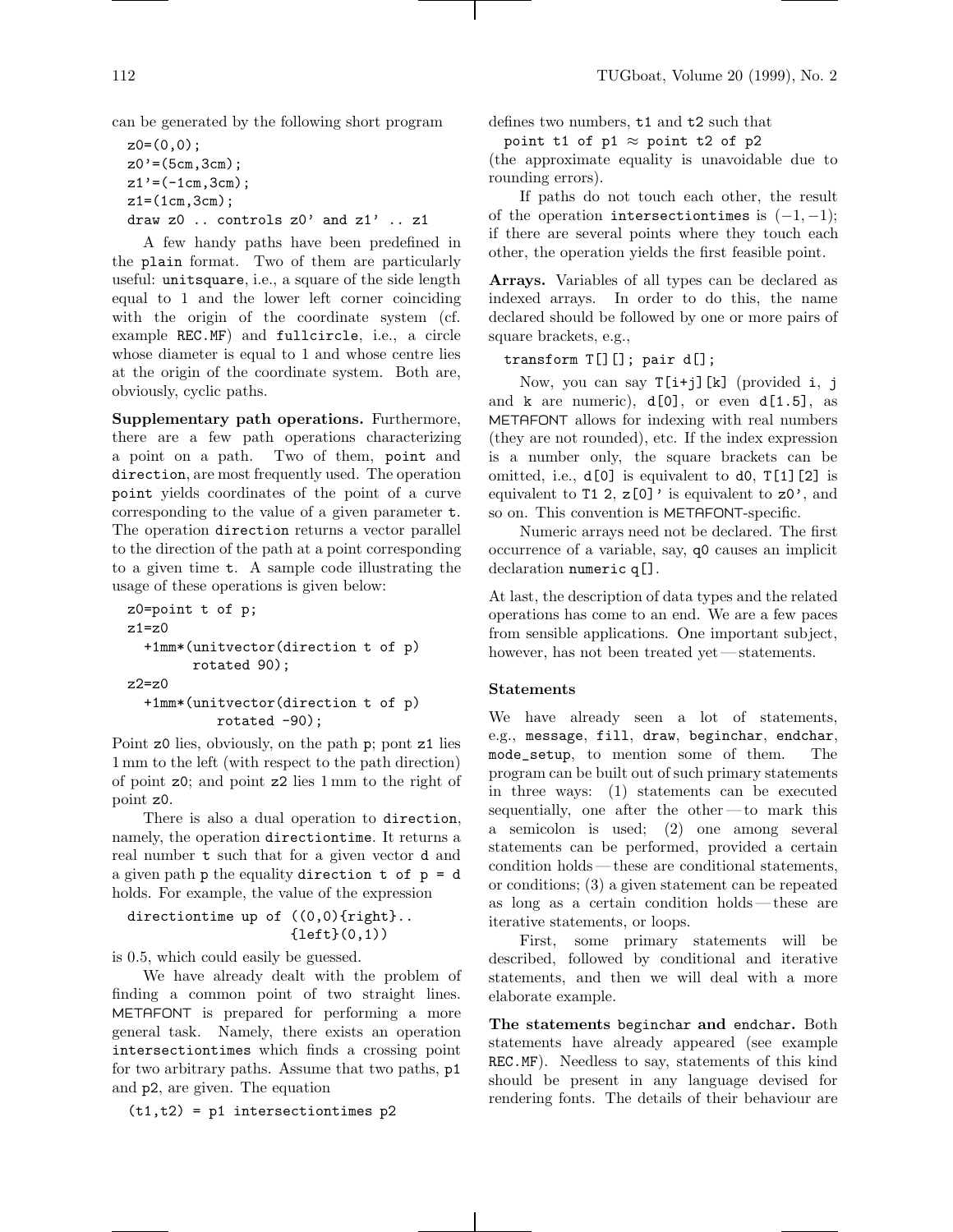somewhat complex, but fortunately, we can slide over this subject, as from the practical point of view they are not essential.

The statement beginchar assigns values to METAFONT's internal variables charcode, charwd, charht, and chardp according to the values passed as parameters to the statement (four commaseparated numbers enclosed by braces). They refer to the ASCII code and to the width, height, and depth of the character, respectively. The dimensions should be given in sharp units. Furthermore, the variables w, h, and d receive the values corresponding to charwd, charht, and chardp, but expressed in pixel units. When programming characters, these variables come in handy.

The parameterless instruction endchar ends the code for a given character. Once METAFONT reads this statement, the values of charcode, charwd, charht, and chardp are written out to the TFM file, and the bitmap of the character is written to the GF file. Next, variables such as x, y (and hence z; see section "Vectors") w, h, and d are initialised, therefore the user need not bother about the values assigned previously when dealing with subsequent characters.

Both beginchar and endchar are defined in the plain format, thus a fastidious user can adjust them to meet particular needs.

**The statements** fill**,** draw**, and** erase**.** So far, we have become familiar with the statements fill and draw; the operator erase prepended to any of them causes painting in white rather than in black.

The following example demonstrates the results of the usage of the operations fill and erase fill:



The above figure was obtained by the following program:

```
1. mode_setup;
2. beginchar("0",3cm#,2cm#,0);
3. pair c; c=(.5w,.5h); % centre of
4. % the character
5. path q; % a unit square with a centre
6. % coinciding with the origin
7. % of the coordinate system
8. q=unitsquare shifted (-.5,-.5);
9. fill q xscaled w
10. yscaled h shifted c;
11. erase fill q xscaled .9w
```

```
12. yscaled .9h shifted c;
13. fill q xscaled .8w
14. yscaled .8h shifted c;
15. erase fill q xscaled .7w
16. yscaled .7h shifted c;
17. fill q xscaled .6w
18. yscaled .6h shifted c;
19. erase fill q xscaled .5w
20. yscaled .5h shifted c;
21. fill q xscaled .4w
22. yscaled .4h shifted c;
23. erase fill q xscaled .3w
24. yscaled .3h shifted c;
25. fill q xscaled .2w
26. yscaled .2h shifted c;
27. erase fill q xscaled .1w
28. yscaled .1h shifted c;
29. endchar;
30. end
```
Actually, it is a "naive" version of the program. An improved version appears in the section entitled "Iterative statements".

**The statement** ligtable**.** This statement has more to do with a font as a whole rather than with the shapes of individual characters. The general form of the statement ligtable is by far too complex to be described here entirely— we shall confine ourselves to the definition of kerns. Kerns are tiny spaces, possibly negative, inserted when the room between a pair of characters is optically either too small or (more frequently) too large. Kerns defined by the statement ligtable are presumably known to the T<sub>EX</sub> user as *implicit kerns*. The information about implicit kerns is written to a TFM file at the end of METAFONT's run.

It should be emphasized that kerns are vital for the final appearance of the font. Improper kerning can spoil a font even if the character shapes are masterfully designed.

A typical example of a word in which kerns are required is the word "WAY". The letters in both pairs, "WA" and "AY", would be too far from each other without kerning:

# rather this  $\rm WAY$  than this  $\rm WAY$

Here you have an excerpt from the ligtable program for the font CMR10.

```
1. k#:=-5/18pt#; kk#:=-5/6pt#;
2. kkk#:=-10/9pt#;
3. ligtable "F": "V": "W":
4. "o" kern kk#, "e" kern kk#,
5. "u" kern kk#, "r" kern kk#,
```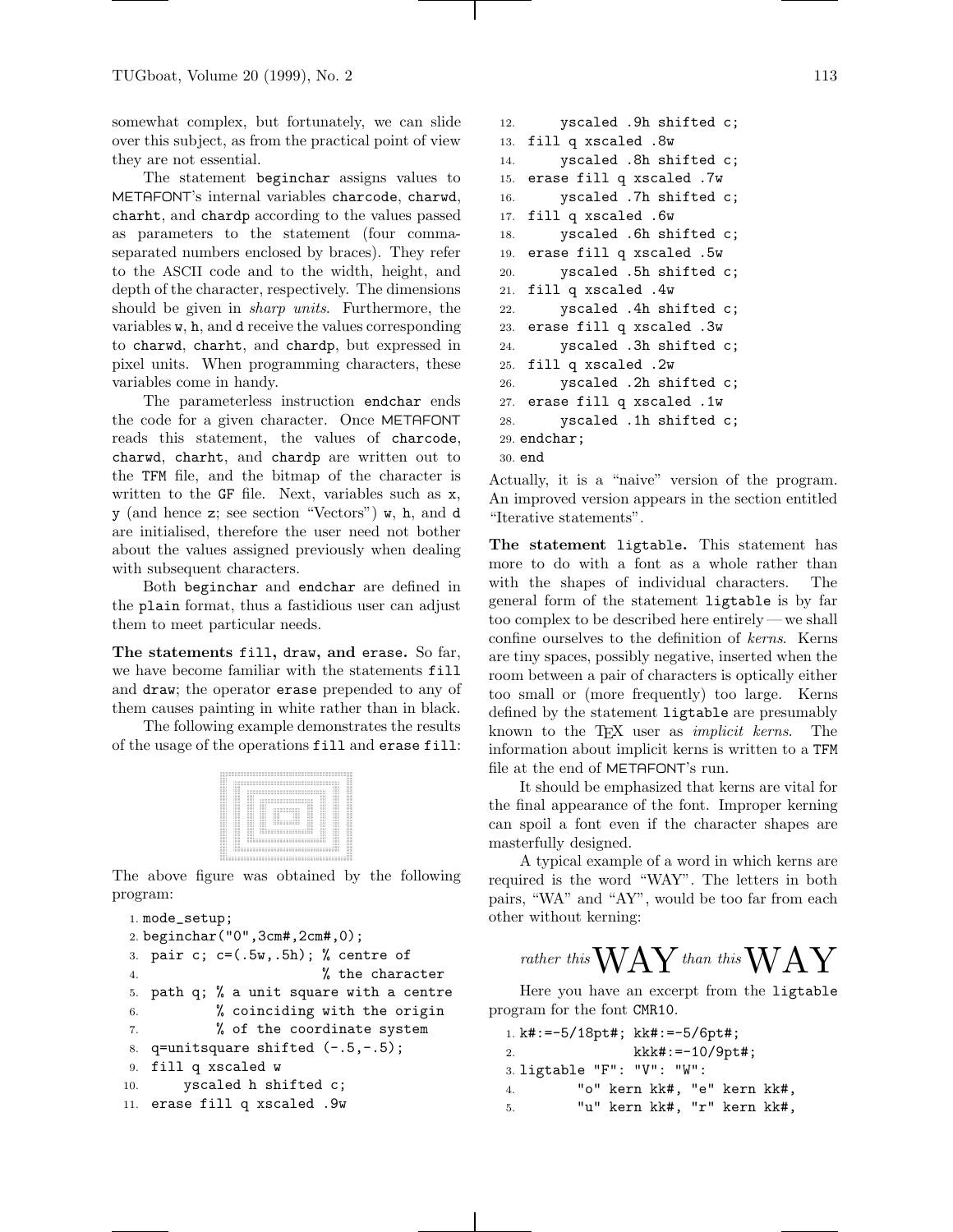```
6. "a" kern kk#, "A" kern kkk#,
7. "K": "X":
8. "O" kern k#, "C" kern k#,
9. "G" kern k#, "Q" kern k#;
10. ligtable "A": "R":
11. "t" kern k#, "C" kern k#,
12. "O" kern k#, "G" kern k#,
13. "U" kern k#, "Q" kern k#,
14. "L":
15. "T" kern kk#, "Y" kern kk#,
16. "V" kern kkk#, "W" kern kkk#;
```
The first two lines of the excerpt defines three degrees of kerning to be used subsequently. Oneletter strings followed by a colon refer to the left-hand sides of kern pairs, whereas one-letter strings followed by the operator kern refer to the right-hand sides of kern pairs. The right-hand sides are to be paired with all preceding left-hand sides. Such a notation allows for specifying a great number of kern pairs in a compact and legible way, e.g., the first ligtable statement specifies 38 kern pairs. (Why? How many kern pairs specifies the second ligtable statement?) The kerns under consideration read kkk# for "WA" and kk# "AY".  $(Check it in TFX.)$ 

It is the information produced by ligtable statements that is responsible for the size of TFM files, hence the kern pairs that are unlikely to occur, e.g., "yY", should be avoided. Incidentally, the pairs "Av" and "Aw" are absent from the kern pairs of the Computer Modern family, which I am inclined to consider a drawback.

Finally, let's quote Donald E. Knuth's admonition concerning the adjustment of the amount of kerning:

Novices often go overboard on kerning. Things usually work out best if you kern by at most half of what looks right to you at first, since kerning should not be noticeable by its presence (only by its absence). Kerning that looks right in a logo or in a headline display often interrupts the rhythm of reading when it appears in ordinary textual material.

The METAFONT book, p. 317

**The statements** end **and** bye**.** These statements, similar to T<sub>E</sub>X's **\end** and **\bye**, trigger last-minute actions. Among others, the information about Among others, the information about kerns is being written to the TFM file. Afterwards, METAFONT closes the process of data processing. As in TEX, both statements can be thought of as synonyms.

**Conditional statements.** The simplest conditional statement has the following form:

if  $\langle logical\ expression \rangle : \langle statement \rangle$  fi

which means that  $\langle statement \rangle$  is to be executed if and only if  $\langle logical \text{ expression} \rangle$  takes on the value true. The symbol  $\langle statement \rangle$  stands not necessarily for a primary statement; it can be an arbitrarily complex construction, involving loops, conditions and their sequences.

A more general form, often indispensable, is:

if  $\langle logical\ expression \rangle: \langle statement_1 \rangle$ else:  $\langle statement_2 \rangle$  fi

In this case,  $\langle statement_1 \rangle$  is performed if  $\langle logical$ expression) holds, and  $\langle statement_2 \rangle$  otherwise.

The moral is that METAFONT's conditions differ mainly in syntax from those of Pascal or C, while the semantics are equally straightforward.

**Iterative statements.** The reason for using such statements has already appeared: in the example demonstrating the usage of the operation erase, a series of almost identical statements occurs, except that the numbers occurring in the statements vary. Iterative statements are suitable in such cases. METAFONT's for statement, syntactically similar to the statement for of Algol 60 (who remembers it?), allows for the replacement of the lines 9–28 of the mentioned example by a more compact code:

```
1. for i:=10 step -2 until 2:
2. fill q
3. xscaled (1/10i*w)4. yscaled (1/10i*h)
5. shifted c;
6. erase fill q
7. xscaled (1/10(i-1)*w)8. yscaled (1/10(i-1)*h)
9. shifted c;
10. endfor
```
The meaning of the code can be explained as follows: i is a local variable which takes on values starting from 10 with step  $-2$  until the value 2 is reached, i.e., the "looped" statement (lines 2–9) is performed for  $i=10$ ,  $i=8$ ,  $i=6$ ,  $i=4$ , and  $i=2$ .

The code can be compacted further by using a conditional statement:

```
1. for i:=10 downto 1:
2. if odd i: erase fi fill q
3. xscaled (1/10i*w) yscaled (1/10i*h)
4. shifted c;
5. endfor
```
The operation downto is equivalent to step -1 until; the expression odd i yields true if i is an odd number and false otherwise.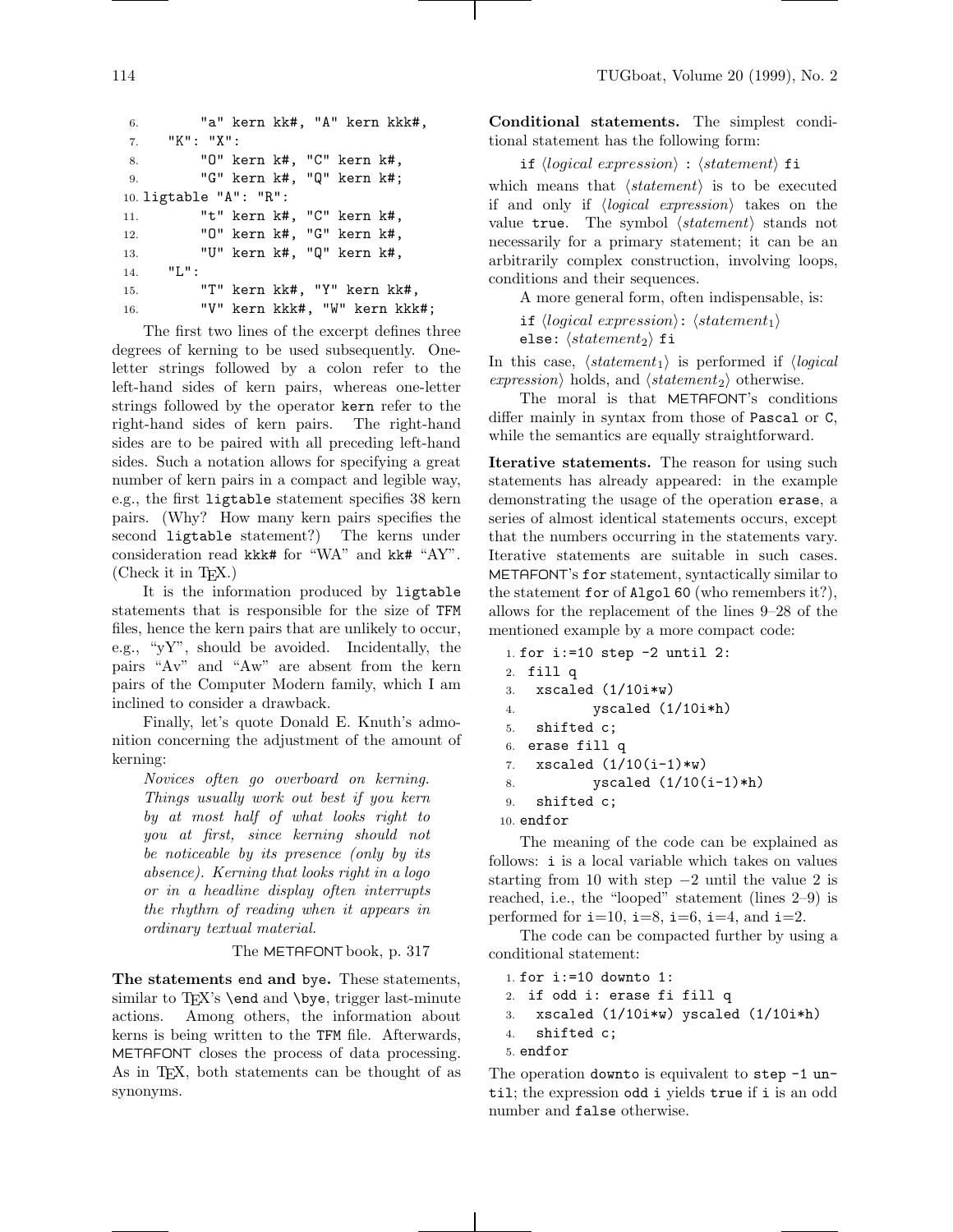Loops are useful not only as a means of abbreviating programs; first of all, they enhance the expressive power of a language and thus facilitate the modifications of programs. In order to obtain the following figure

$$
\frac{\sum_{i=1}^{n} \sum_{j=1}^{n} \sum_{j=1}^{n} \sum_{j=1}^{n} \sum_{j=1}^{n} \sum_{j=1}^{n} \sum_{j=1}^{n} \sum_{j=1}^{n} \sum_{j=1}^{n} \sum_{j=1}^{n} \sum_{j=1}^{n} \sum_{j=1}^{n} \sum_{j=1}^{n} \sum_{j=1}^{n} \sum_{j=1}^{n} \sum_{j=1}^{n} \sum_{j=1}^{n} \sum_{j=1}^{n} \sum_{j=1}^{n} \sum_{j=1}^{n} \sum_{j=1}^{n} \sum_{j=1}^{n} \sum_{j=1}^{n} \sum_{j=1}^{n} \sum_{j=1}^{n} \sum_{j=1}^{n} \sum_{j=1}^{n} \sum_{j=1}^{n} \sum_{j=1}^{n} \sum_{j=1}^{n} \sum_{j=1}^{n} \sum_{j=1}^{n} \sum_{j=1}^{n} \sum_{j=1}^{n} \sum_{j=1}^{n} \sum_{j=1}^{n} \sum_{j=1}^{n} \sum_{j=1}^{n} \sum_{j=1}^{n} \sum_{j=1}^{n} \sum_{j=1}^{n} \sum_{j=1}^{n} \sum_{j=1}^{n} \sum_{j=1}^{n} \sum_{j=1}^{n} \sum_{j=1}^{n} \sum_{j=1}^{n} \sum_{j=1}^{n} \sum_{j=1}^{n} \sum_{j=1}^{n} \sum_{j=1}^{n} \sum_{j=1}^{n} \sum_{j=1}^{n} \sum_{j=1}^{n} \sum_{j=1}^{n} \sum_{j=1}^{n} \sum_{j=1}^{n} \sum_{j=1}^{n} \sum_{j=1}^{n} \sum_{j=1}^{n} \sum_{j=1}^{n} \sum_{j=1}^{n} \sum_{j=1}^{n} \sum_{j=1}^{n} \sum_{j=1}^{n} \sum_{j=1}^{n} \sum_{j=1}^{n} \sum_{j=1}^{n} \sum_{j=1}^{n} \sum_{j=1}^{n} \sum_{j=1}^{n} \sum_{j=1}^{n} \sum_{j=1}^{n} \sum_{j=1}^{n} \sum_{j=1}^{n} \sum_{j=1}^{
$$

a simple cosmetic change of the recent version of the program is needed:

```
1. for i:=20 downto 1:
2. if odd i: erase fi fill q
3. xscaled (1/20i*w) yscaled (1/20i*h)
4. shifted (1/20i*c);
5. endfor
```
Imagine how long the code would be without a loop and how laborious the respective change would be.

The description of conditional and iterative statements is far from being complete. Our knowledge, however, is sufficient to understand the examples I am about to demonstrate.

#### **Examples**

The title of this article suggests that the first example should bear a stamp of practicality. Needless to say, the truly practical applications are infested with obscure details. Therefore the following example, the font  $\mathbf{OK}$ , should be regarded as a model of reality rather than reality itself.

Font OK. The font OK contains only two letters, namely, **K** and **O**. The font is admittedly simple. This does not mean that it cannot serve as an ample example. On the contrary, it turns out that the detailed description of this simple font is surprisingly long. It is by no means a drawback of METAFONT just that the task of font design is intrinsically difficult. The complexity of METAFONT programs is a derivative of the complexity of the task.

The font **OK**, like the fonts of the Computer Modern family, consists of a parameter file (primary), OK10.MF, and a driver file (secondary, to be input), OK.MF. The parameter file defines a set of numeric quantities, specific for a given nominal size (10pt), whereas the driver file defines in a generic way the shapes of characters.

The magnified letters  $\bf{0}$  and  $\bf{K}$  of the font  $\bf{OK}$ are shown below:



Notice the nodes marked with 0, 1, 1', etc. They correspond to the variables  $z0$ ,  $z1$ ,  $z1'$ , ...,  $z11$ , respectively. To show them in action, both programs are presented in extenso. The reader is supposed to decide which parts of the code are worth reading and which can be skipped.

Let's peep at the file OK10.MF:

|                                  | 1. $s# := 10pt$ ; % nominal font size     |
|----------------------------------|-------------------------------------------|
| 2. $u# := 1/18s#$ ; % unit width |                                           |
|                                  | 3. h#:=3/4s#; % height of letters         |
|                                  | 4. marg#:=u#; % sidebar size              |
|                                  | 5. o#:=1/50s#; % top and bottom overshoot |
| 6.                               | % of the letter ''0''                     |
|                                  | 7. alpha: $=5$ ; % angle of the torsion   |
| 8.                               | % of the inner and outer                  |
| 9.                               | % edges of the letter ''0''               |
|                                  | 10. stem#:=3u#; % thicknes of the arm     |
| 11.                              | % of the letter $, K'$                    |
| 12. input ok                     |                                           |

The first two lines are presumably obvious. Doubts may arise at the third line: why does the height of letters differ from the font size? There is no rule for that. Usually the size of a font is roughly the same as the overall height of a brace. Although the font  $\mathbf{OK}$  does not contain a brace, it was intended to be used with the font CMR10 in which letters are roughly 7 points tall.

Line 4 defines the distance between the glyph of a character and the side edges of a character. The width of a character is usually a bit greater than the width of its glyph. In the case under consideration, the letters would touch each other in the word  $\overline{OK}$  if the variable marg# was assigned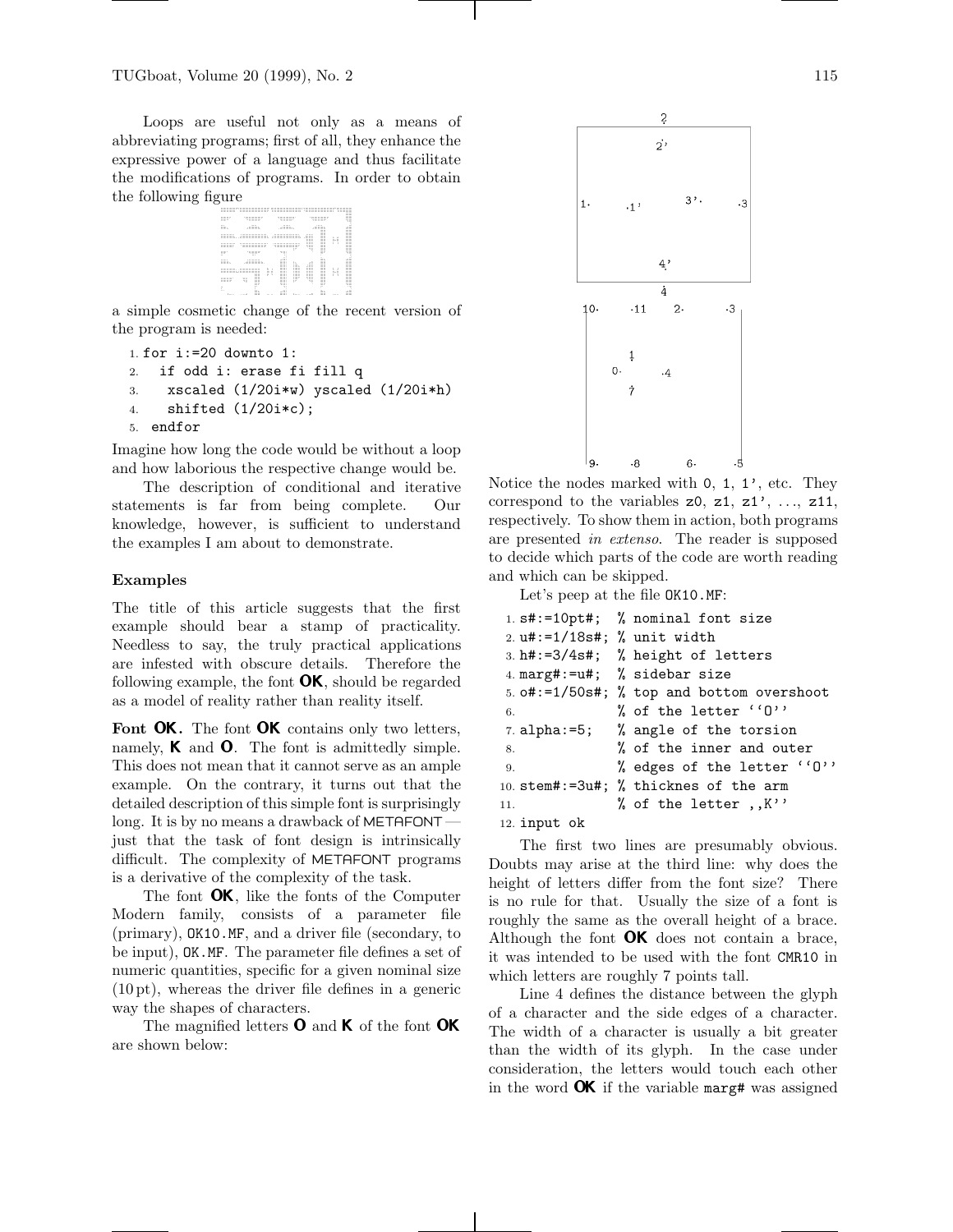a null value. Note that, in general, left and right sidebars need not be equal.

Line 5 sets the amount of a so-called *overshoot*. This quantity is necessary for achieving the optical balance between the heights of rounded and square letters. The reason behind this is a well known optical illusion. Namely, a square and a circle of the same height are not perceived as being equal, a circle is seemingly smaller:



How to compensate for this illusion? Don't expect it to be a trivial task. An expert in the realm of computer fonts, Peter Karow (URW), says:

These and other optical effects can only be properly and correctly considered by experienced type designers. In future all technicians should bear this fact in mind. Let us hope that we have seen the last of those "computer typefaces in 3 hours."

Digital Formats for Typefaces, p. 26

Line 7 defines the asymmetry of the inner and outer contours of the letter <sup>O</sup>. It is the matter of a designer's taste whether such an asymmetry is at all needed. In the font  $\mathbf{OK}$  the value of 5 degrees has been arbitrarily assumed, but there are no profound reasons to stick to this value.

Eventually, the thickness of the arms of the letter  $\boldsymbol{\mathsf{K}}$  is determined in line 10.

Altogether, there are seven parameters pretty few in comparison with the sixty two parameters of the Computer Modern family. But, on the other hand, surprisingly many for such a nearly trivial example.

The parameters allow for generating a broad variety of alterations. In particular, the font designer can obtain effects which cannot be achieved by simple non-uniform scaling. Let's set, e.g., u#:=1/24s# and stem#:=2u#. Compare the resulting light narrow font (left) with the original one (centre) and with the original font narrowed by factor 0.75 (right):

 $\bullet$  or  $\bullet$  or  $\bullet$  or  $\bullet$  or  $\bullet$  or  $\bullet$  or  $\bullet$  or  $\bullet$  or  $\bullet$  or  $\bullet$  or  $\bullet$  or  $\bullet$  or  $\bullet$  or  $\bullet$  or  $\bullet$  or  $\bullet$  or  $\bullet$  or  $\bullet$  or  $\bullet$  or  $\bullet$  or  $\bullet$  or  $\bullet$  or  $\bullet$  or  $\bullet$  or  $\bullet$  or  $\bullet$  or  $\bullet$  or  $\bullet$  A careless change of parameters may lead to surprising and/or unwanted results, e.g., setting u#:=1/4s# causes a hardly acceptable effect: OK A REPORT OF THE CONTRACT OF THE CONTRACT OF THE CONTRACT OF THE CONTRACT OF THE CONTRACT OF THE CONTRACT OF .

OK

The last line of the file OK10.MF contains the statement input ok. METAFONT's input statement works essentially in the same way as  $TEX$ 's  $\infty$ statement: after reading it, METAFONT switches to the file OK.MF and continues to interpret the program. Following METAFONT, let's also switch to the file OK.MF. The METAFONT code becomes now somewhat tougher, therefore the reader is supposed to be armed with patience.

The two initial lines of the file read:

```
1. mode_setup;
```
2. define\_pixels(stem,marg,o);

Actually, it assigns values to the implicitly declared We are already acquainted with mode\_setup. The statement define\_pixels remains unknown thus far, but its meaning can easily be deduced. variables stem, marg, and o. Obviously, the values are expressed in pixel units and correspond to the values of stem#, marg#, and o#, respectively.

> The subsequent lines contain the description of the letter <sup>O</sup>:

```
3. beginchar("O",15u#,h#,0);
4. z1=(marg,1/2h);
5. z1'=z1+9/8stem*
6. (right rotated -alpha);
7. z2=(1/2w, h+o);
8. z2'=z2+1/2stem*
9. (right rotated (-90-alpha));
10. z3=(w-marg,1/2h);
11. z3'=z3+9/8stem*
12. (right rotated (180-alpha));
13. z4=(1/2w, -0);
14. z4'=z4+1/2stem*
15. (right rotated (90-alpha));
16. fill z1..z2..z3..z4..cycle;
17. erase fill z1'..z2'..z3'..z4'..cycle;
18. endchar;
```
Note the intense usage of the variables w and h (cf. section "Statements beginchar and endchar"). Observe also that the first of the four parameters passed to beginchar is not a number. Instead, it is a one-letter string. METAFONT accepts such a variant, presuming that the ASCII code of the letter is meant, 79 in this case.

The next three lines prepare two auxiliary variables to be used in the program for the letter  $\mathsf{K}$ .

```
19. pair K', K''; % vectors determining
20. % the angle between the
```
21. % arms of the letter 'K'

22. K'=unitvector $(1,1)$ ;

23. K''=unitvector(4/5,-1);

The operation unitvector, occurring in lines 22–23, computes a vector of length 1, parallel to the vector passed as an argument. Usually, it is more convenient to formulate relations without paying attention to the length of vectors (in this case K' =  $(1/\sqrt{2}, 1/\sqrt{2})$ , K'' =  $(4/\sqrt{41}, -5/\sqrt{41})$ ,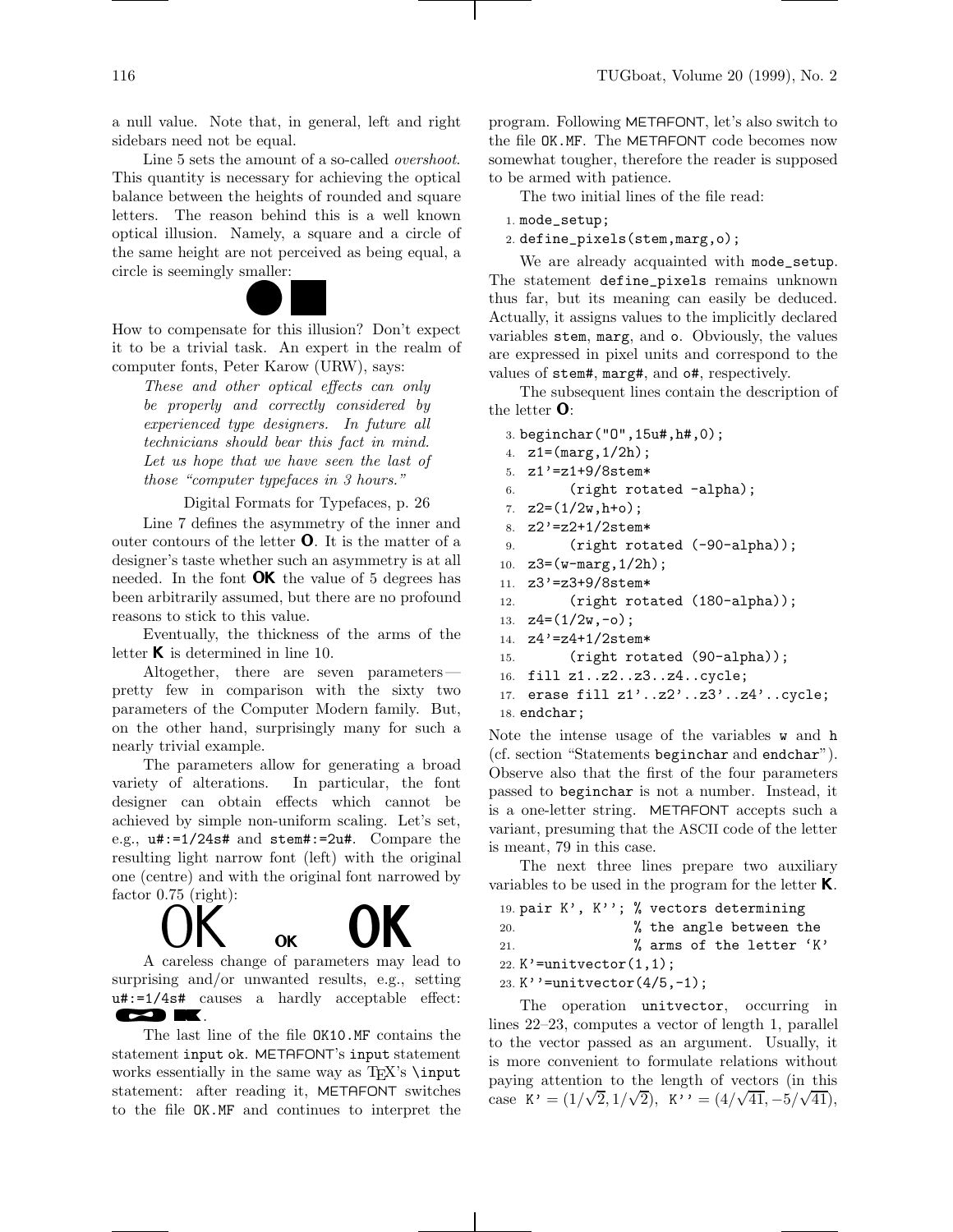admittedly ugly formulas, aren't they?), but in order to control distances between elements of a graphic object, unit-length vectors come in handy.

Now, a relatively complex program for the letter  $K$  ensues:

```
24. beginchar("K",0,h#,0);
25. % the width will be computed soon...
26. forsuffixes $:= ,#:
27. stem$'=11/12stem$;
28. z0$=(marg$+2/3stem$,3/5h$);
29. z1$=whatever[z0$,z0$+K'];
30. x1$=marg$+stem$;
31. z2$=whatever[z0$,z0$+K'];
32. z3$+whatever*K'=z2$+stem$'*
33. (K' rotated -90);
34. y2$=y3$=h$;
35. z7$=whatever[z0$,z0$+K''];
36. x7$=marg$+stem$;
37. z6$=whatever[z0$,z0$+K''];
38. z5$+whatever*K''=z6$+stem$'*
39. (K'' rotated 90);
40. y5$=y6$=0;
41. endfor
42. charwd:=x5#+.5marg#;
43. z4=whatever[z3,z3+K']=
44. whatever[z5,z5+K''];
45. z8=(\text{marg+stem},0);
46. z9=(marg,0);47. z10=(\text{marg},h);
48. z11=(marg+stem,h);
49. fill for i:=1 upto 11:
50. z[i] -- endfor cycle;
51. endchar;
```
The main source of the complexity is a peculiar principle underlying the construction of the letter: if the thickness and the directions of the arms are given, the width cannot be imposed, but has to be calculated. In this case, the width is controlled by the rightmost point of the letter  $K$ , i.e., by  $z_5$ . The width is set only in line 42. It is assigned a value of the  $x$ -coordinate of the point  $z_5$  increased by the value of the variable marg# (cf. also sections "Vectors" and "Statements beginchar and endchar").

The tricky part is the loop in line 26. It works as follows: its body (lines 27–40) is performed twice; the control variable of the loop, \$, is replaced by an empty suffix during the first pass, whereas during the second pass it is replaced by a hash. In other words, during the first pass the body will be interpreted as

```
stem'=11/12stem;
z0=(marg+2/3stem,3/5h);
z1=whatever[z0,z0+K'];
   ...
```
...

and during the second pass as

```
stem#'=11/12stem#;
z0#=(marg#+2/3stem#,3/5h#);
z1#=whatever[z0#,z0#+K'];
```
The second pass is necessary to compute the coordinates of  $z_5$  in *sharp units*. Actually, the statement mode\_setup defines the variable hppp (horizontal pixels per point), and one might try to compute z5# as equal to z5/hppp. This, however, is wrong, as the value of z5# would then depend on a given resolution due to rounding errors. The employed trick ensures that the TFM file is resolutionindependent.

In order to understand the code in details, an unaided study is unavoidable. Therefore, we'll go no further into the matter, merely pointing out the characteristic features of the code.

The problem of finding a point where two straight lines cross (see section "Vectors") occurs several times here, hence the intense usage of equations and of the construction whatever[...]. Another interesting element is the loop in lines 49- 50. It is used inside a path expression. It is a METAFONT-specific feature. Typical programming languages do not allow for using loops in expressions, while METAFONT accepts such constructions. For example, the statement

# message decimal(for i:=1 upto 100: +i endfor)

will result in writing to the screen and to the LOG file the value 5050, i.e., the sum  $\sum_{i=1}^{100} i$ . Actually, the for loop can be thought of as a macro (TEX users are supposed to be familiar with the notion of macros), expanding in this case to  $+1+2+3$ ...  $+100$ , and that's the point. The operation decimal converts the numerical result to a decimal string representation, i.e., to "5050".

The file OK.MF ends with the following sequence of statements:

52. ligtable "K" : "O" kern -3/2u#; 53. font\_size s#; 54. font\_slant 0; 55. font\_normal\_space 6u#; 56. font\_normal\_stretch 3u#; 57. font\_normal\_shrink 2u#; 58. font\_quad 18u#; % 18u#=s# 59. bye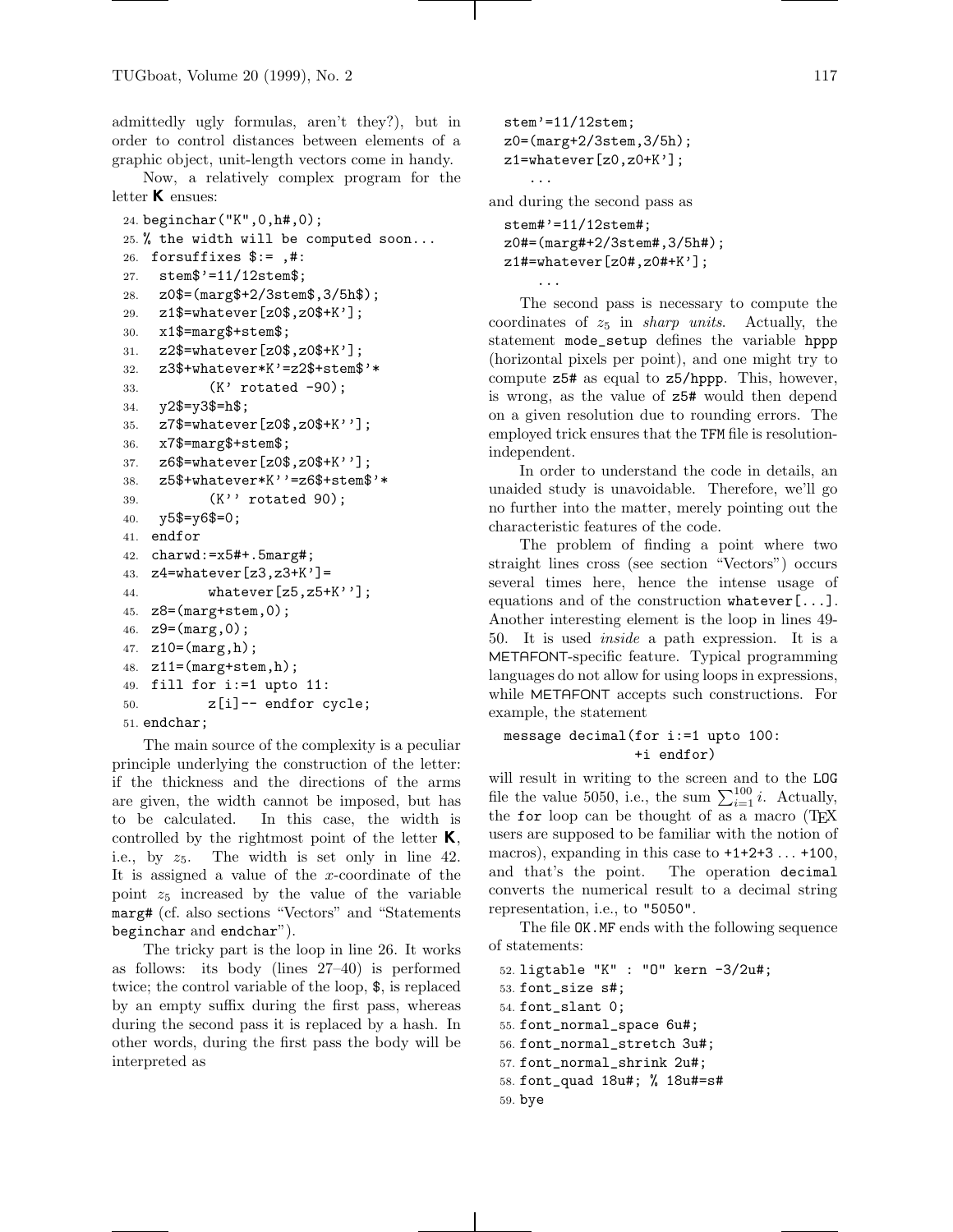An extremely simple form of the statement ligtable appears in line 52. The first line defines one implicit kern to be inserted between <sup>K</sup> and <sup>O</sup>. The next six lines define six basic font parameters. Lines  $54-58$  can be accessed in T<sub>EX</sub> as  $\forall$  fontdimen registers, namely, \fontdimen1, \fontdimen2, \fontdimen3, \fontdimen4, and \fontdimen6, respectively (see *The TEXbook*, p. 433). The font size, also called design size, presents a little puzzle to TEX users: how to access a font size in a TEX program? (Hint: it is not \fontdimen0.) TEX makes use of the design size of a font when the font is declared using an at clause. For example, the statement

### \font\f ok10 at 20pt

informs TEX that the font OK10 should be loaded at doubled size, as the design size of the font is 10pt (see the first line of the file OK10.MF). A number appearing in a font name is traditionally equal to the design size of a font, but it is not advisable to rely on this information. In fact, TEX ignores it completely.

Our font in miniature is ready. The miniature, however, turned out to be fairly complex. I would consider my goal to be reached (at least partially), if the reader is not surprised to learn that the manual for the Computer Modern family is about six hundred pages long.

# **Solving systems of linear algebraic equations.** In the handbooks of elementary algebra one can find exercises like this: given a system of linear equations:

$$
a+b+c=1
$$
  

$$
a+2b+3c=1
$$
  

$$
3a+5b+9c=1
$$

find numbers a, b, and c. It turns out that METAFONT is well-suited for solving algebraic problems of this kind. It just suffices to copy verbatim the equations:

```
1. a+b+c=1; a+2b+3c=1; 3a+5b+9c=1;
2. showvariable a,b,c;
```
Running METAFONT on this program results in the following message:

 $a=0$  $b=2$  $c=-1$ 

The message is due to the statement showvariable. The statement message might have been used as well, but then numbers should be converted to strings using the operation decimal (see the previous two pages).

Solving such problems using METAFONT does not seem too practical, unless help in doing a child's homework is needed... Nonetheless, METAFONT's talents are not to be ignored. It is worth mentioning that thousands of equations do not frighten METAFONT.<sup>4</sup> Matrices of this form arise as a result of discretization of partial differential equations. The right-hand sides of the equations were chosen in such a way that the exact solution was given by  $x_i = \frac{1}{10}i$ . The average square error was about  $0.025$  for  $n = 1000$ , about 0.65 for  $n = 2000$ , and about 4.95 for  $n = 4000$ ; maximal errors were about 0.036, 1.00, and 6.87, respectively. The calculations lasted  $40^{\prime\prime}$ ,  $3^{\prime}$   $10^{\prime\prime}$ , and  $13'$   $45''$ , respectively (an IBM PC compatible, 486 processor). It shows the strength and the weakness of METAFONT's numerical machinery.

My intention was to show a genuinely impractical application. Eventually, the reader is to decide whether I hit the target. Note, however, that a neat example of a METAFONT calculator can be found in *The* METAFONT*book* (the program expr.mf, p. 61). D. E. Knuth admits, that he occasionally uses METAFONT as a pocket calculator— why not follow the master? After all, calculators can solve also systems of linear equations...

**Recreational applications.** Finally, let's have a look at two examples of figures that can be produced using METAFONT. This time, only the results will be presented, otherwise the reader might be bored stiff.



<sup>4</sup> A few details for math-oriented users: systems of linear equations defined by matrices  $[a_{i,j}]$ ,  $i = 1, 2, \ldots, n, \ \ j = 1, 2, \ldots, n, \ \text{such that} \ \ a_{i,i} = 4,$  $a_{i,j} = -1$  for  $i - j = 1$  or  $i - j = 25$ ,  $a_{i,j} = 0$ , were tested for  $n = 1000, 2000, 4000$ .